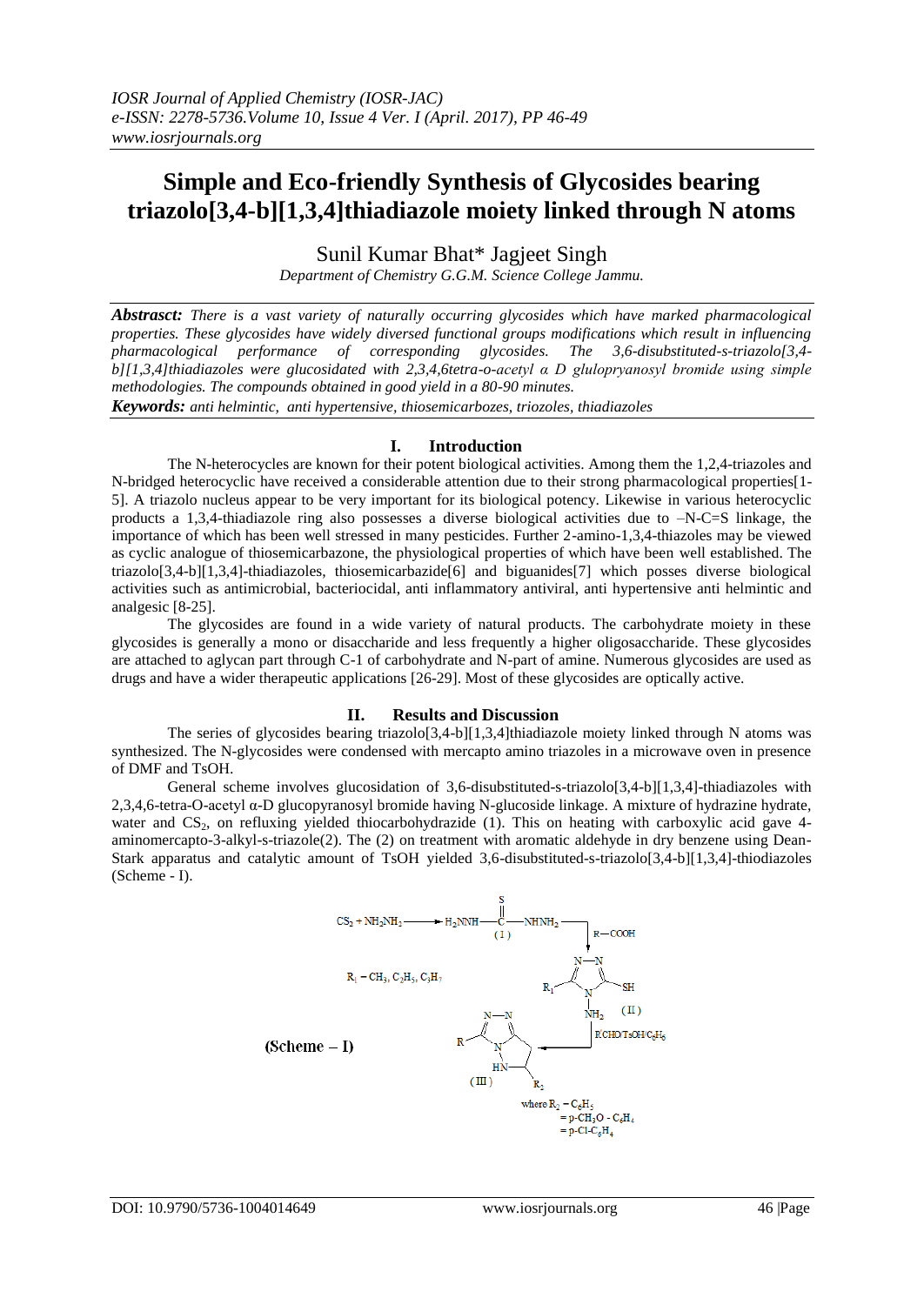3,6-Disubstituted-s-triazole [3,4-6][1,3,4]-thiadiazoles (2) on treatment with 2,3,4,6,tetra-o-acetyl-α-Dglucopyranosyl bromide (3) gave substituted N-glucosidated-s-triazolo[3,4-6][1,3,4]-thiadiazoles (4) [Scheme-II].



The compounds show N-H stretching band between 3150-3100 cm<sup>-1</sup>. The  $C = O$  stretching band of acetyl carbonyl occurs at 1770-1750 cm<sup>-1</sup>. In the NMR of the compounds show the C-H as singlet at  $\delta$  value of 5.65 to 5.80.

| Group           |                                                       | Time in hr.   | Yield $(\% )$ |
|-----------------|-------------------------------------------------------|---------------|---------------|
| $R_1$           | R,                                                    |               |               |
| CH <sub>3</sub> | $C_6H_5$                                              | 1hr-20min.    | 60            |
| $C_2H_5$        | $D - CH_3O-C_6H_4$                                    | $1hr-25 min.$ | 62            |
| $C_3H_7$        | $p$ - CH <sub>3</sub> O-C <sub>6</sub> H <sub>4</sub> | 1hr-22 min.   | 65            |
| CH <sub>3</sub> | $p$ -Cl-C <sub>6</sub> H <sub>4</sub>                 | $1hr-20min.$  | 63            |
| CH <sub>3</sub> | $p-Br-C6H4$                                           | $1hr-27min.$  | 67            |
| $C_2H_5$        | $p$ -Cl-C <sub>6</sub> H <sub>4</sub>                 | $1hr-28min.$  | 66            |
| CH <sub>3</sub> | p-2,4-dichlorophenyl                                  | $1hr-35min.$  | 68            |
| CH <sub>3</sub> | $p$ - CH <sub>3</sub> O-C <sub>6</sub> H <sub>4</sub> | $1hr-30min.$  | 69            |

# **III. Experimental**

*Preparation of thiocarbazide (1)*. A mixture of 156.25 ml (80%) of hydrazine hydrate and 95 ml of water was stirred well for 10 minutes and 38 ml of  $CS_2$  as added in small increments with constant stirring. After this the reaction mixture was allowed to reflux for 2-3 hours. The flask was cooled and the reaction mixture was filtered and recrystallised with hot water, when shinning while crystals with m.pt  $169^{\circ}$ C were obtained.

## **Preparation of 4-Amino-5-mercapto-3-alkyl-s-triazole (II)**

Thiocarbazide and carboxylic acid (1:10 molar ratio) was refluxed for three to four hours.When the crystals started separating out. These were recrystallised with hot water.

# **Preparation of 3-Alkyl-6-phenyl-5,6-dihydro-s-triazolo[3,4-6][1,3,4]thiadiazoles (III)**

The equimolar mixture of compound II benzaldehyde and TsOH were taken in a flask and to it 100 ml of dry benzene was added. The contents were refluxed for 10 hours using Dean-Stark apparatus, to remove the traces of water formed during the course of reaction. The reaction was monitored with thin layer chromatography of the eloquates taken out of reaction mixture from time to time. After the completion of reaction, the reaction mixture was cooled and treated with water. Organic layer was separated dried and the solvent was evaporated. The residue was recrystallised using ethanol.

## **Preparation of 3-Alkyl-6(H)-6-phenyl-5-[N-2,3,4,6-tetra-o-acetyl-β-D-glucopyranosyl)-s-triazole[3,4-6] [1,3,4]-thiadiazole (V)**

A mixture of compound(III) (0.05 mol) sodium hydride (50% suspension in mineral oil) (0.05 mol) were stirred in 225 ml of acetonitrile at room temperature for one hour. Tetra-o-acetyl-α-D-glucopyranosyl bromide(IV) [Prepared through the methods reported in literature] was added to it in 1:1 mole ratio in small quantities and allowed to stir for another 25-30 minutes to complete the reaction. The mixture was filtered through celite and washed with CHCl3. The product were recrystallised on silica gel (10-230 mesh) on column chromatography using graded solvents.

All the solvent were of LR and were obtained from Merck. The elemental analysis of the compounds was performed on CHN elementary (Analysen System Gm6H, Germany) The elemental analysis (C,H,N) of compounds was found within a limit of  $\pm 0.5\%$  theoretical values of 0.5 mm thickness. The TLC plates were prepared from silica gel G Merck Iodine chamber was used for visualization of TLC spots. The FT-IR spectrum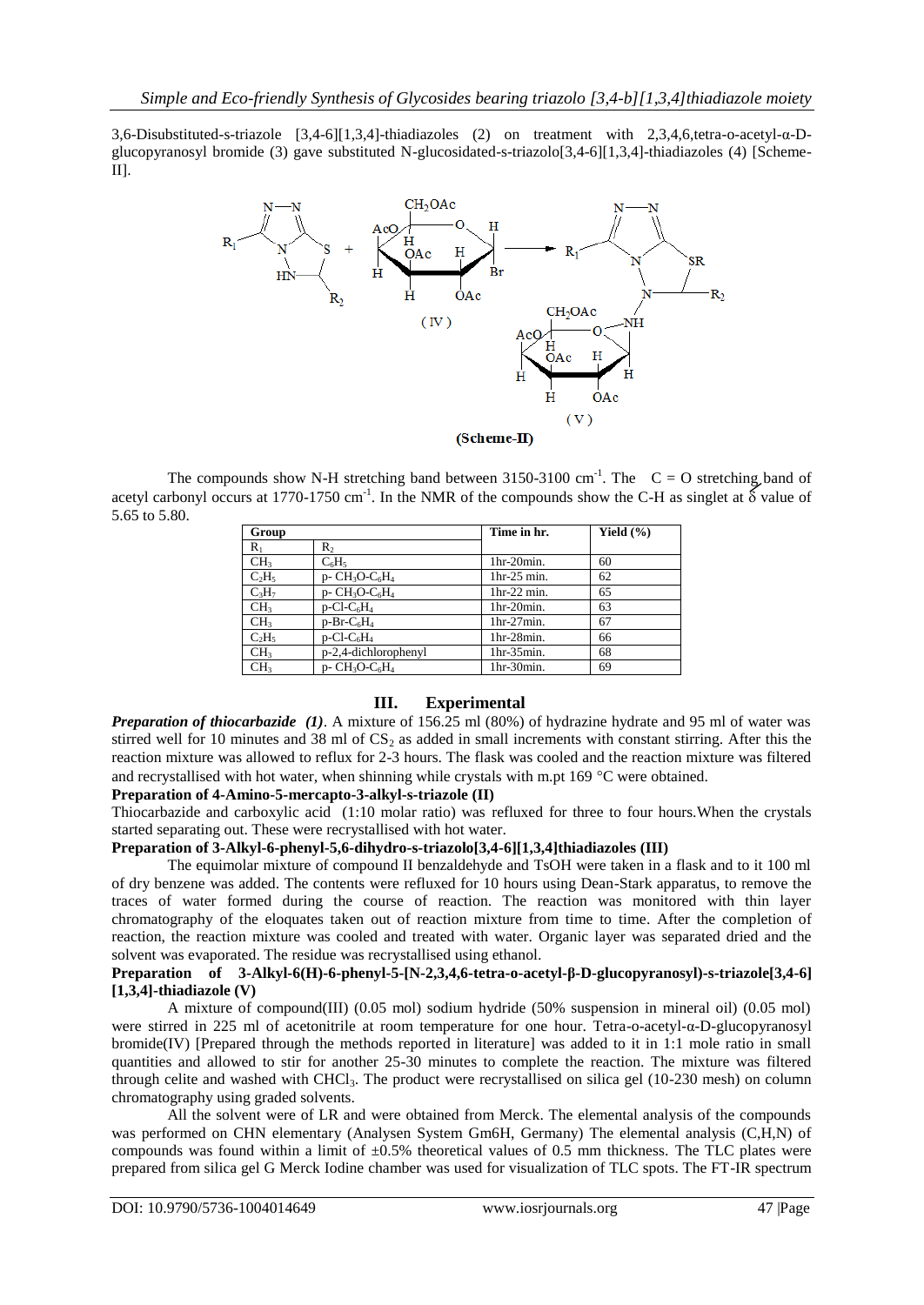was recorded in KBr pellets on a Perkin Elmer FT-IR spectrometer. The melting points were determined on Yorko melting point apparatus and thermometer was uncorrected. <sup>1</sup>H NMR spectra was recorded in CDCl<sub>3</sub> with TMS as internal standard on Bruker NMR spectrophotometer operating at 200 MHz chemical shifts are expressed in  $\delta$ -values (in ppm) relative to TMS as internal standard.

## **(Va). 3-Methyl-6(H)-6-phenyl-5-[N-2,3,4,6-tetra-o-acetyl-β-D-glucopyranosyl]-s-triazole[3,4,6][1,3,4] thiadiazole.**

Colourless crystals, m.pt 178 °C. IR(KBr) $v_{max}$  3100, 1770, 1585, 1350, 1245, 690 cm<sup>-1</sup>. <sup>1</sup>H NMR (CDCl<sub>3</sub>): 1.66  $-1.80(m, 2H, COCH<sub>3</sub>)$ ,  $2.10(s, 3H)$ ,  $3.85 - 4.25(m, 5H, -OCH<sub>2</sub>, 3′,4′,5′ - H)$ ,  $4.5-4.65(m, 1′, 2′-H)$ ,  $5.70(s, 1H, 1′, 2′-H)$ 6-H), 7.70-7.80(m, 5H, Ar-H).

Anal. CHN(%): Found C, 52.05; H, 5.07; N, 10.18.C<sub>24</sub>H<sub>28</sub>N<sub>4</sub>O<sub>9</sub>S.Calc.C, 52.55; H, 5.10; N, 10.21.

#### **(Vb). 3-Ethyl-6(H)-6-[(4**′**-methoxy)phenyl]-5[N-2,3,4,6-tetra-o-acetyl-β-D-glucopyranosyl]-striazolo[3,46][1,3,4]-thiadiazole.**

Light grey coloured crystals, m.pt 162 °C. IR(KBr) $v_{max}$  3150, 1790, 1590, 1360, 1235, 695. <sup>1</sup>H-NMR(CDCl<sub>3</sub>):  $\delta$ 1.17(t, 3H), 3.72(s, 3H), 4.15(q, 2H), 3.96-4.55(m, 5H), 4.65- 4.73(m, 2H), 7.54-8.10(m, 4H).

Anal. CHN(%) for C<sub>26</sub>H<sub>32</sub>N<sub>4</sub>O<sub>10</sub>S, Found: C, 52.60; H, 5.05; N, 9.38.Calcd.C, 52.72; H, 5.40; N, 9.45.

## **(Vc). 3-n-propyl-6(H)-6-[(4'methoxy)phenyl]-5[N-2,3,4,6-tetra-o-acetyl-β-D-glucopyranosyl]-striazolo[3,4- 6][1,3,4]-thiadiazole.**

Brown coloured crystals m.pt = 151 °C. IR(KBr):  $v_{max}$  3130, 1765, 1560, 1330, 1230, 670. <sup>1</sup>H-NMR(CDCl<sub>3</sub>):  $\delta$ 1.20(t, 3H), 1.90-2.00(m, 12H), 2.40-2.66(m, 4H), 3.7(s, 3H), 3.75-4.33(m, 5H), 4.55-4.67(m, 6H), 5.70(s, 1H), 7.65-8.05(m, 4H).

Anal.Calcd. For  $C_{27}H_{34}N_4O_{10}S$ . Found: C, 53.40; H, 5.25; N, 9.02.Calcd. C, 53.46; H, 5.61; N, 9.24.<br>(Vd). 3-Methyl-6(H)-6-[4'Chlorophenyl]-5-[N-2,3,4,6-tetra-o-acetyl-B-D-glucopyranosyl]-s-t

## **(Vd). 3-Methyl-6(H)-6-[4'Chlorophenyl]-5-[N-2,3,4,6-tetra-o-acetyl-β-D-glucopyranosyl]-s-triazolo[3,4- 6][1,3,4]-thiadiazole.**

Colourless crystals m.pt 163 °C. IR(KBr):  $v_{max}$  3243, 1760, 1550, 1320, 1210, 675. <sup>1</sup>H-NMR(CDCl<sub>3</sub>):  $\delta$  1.16(s, 3H), 1.85-2.10(m, 12H), 2.30-2.50(m, 4H), 3.70-4.30(m, 5H), 5.60(s, 1H), 7.40-7.56(m, 4H).

Anal.Calcd. For C<sub>24</sub>H<sub>27</sub>O<sub>9</sub>N<sub>4</sub>SCl. Found: C, 49.60; H, 4.52; N, 9.54.Calcd.C, 49.52; H, 4.64; N, 9.62.

**(Ve)3-Methyl-6(H)-6-[4-Bromophenyl]-5[N-2,3,4,6-tetra-o-acetyl-β-D-glucopyranosyl]-s-triazolo[3,4- 6][1,3,4]-thiadiazole.**

Colourless crystals m.pt 161 °C. IR(KBr) $v_{max}$ . 3234, 2993, 1750, 1565, 1325, 1220, 680 cm<sup>-1</sup>. <sup>1</sup>H-NMR(CDCl<sub>3</sub>): 1.28(s, 3H), 1.80-2.00(m, 12H), 2.25-2.40(m, 4H), 3.70-4.20(m, 5H), 6.5-7.5(s, 1H), 7.20-7.36(m, 4H).

Anal. Calcd. For C<sub>24</sub>H<sub>27</sub>O<sub>9</sub>N<sub>4</sub>SBr. Found: C, 46.10; H, 4.18; N, 8.76. Calcd. C, 45.96; H, 4.30; N, 8.92.

# **(Vf).3-Ethyl-6(H)-6-[4-Chlorophenyl]-5[N-2,3,4,6-tetra-o-acetyl-β-D-glucopyransoyl]-s-triazolo[3,4 b][1,3,4]-thiadiazole.**

Colourless crystals m.pt 158 °C. IR(KBr) $v_{\text{max}}$ : 3345, 3040, 1693, 1080, 670 cm<sup>-1</sup>. <sup>1</sup>H NMR(CDCl<sub>3</sub>):  $\delta$  1,16(t, 3H), 1.80-2.00(m, 12H), 3.98(q, 2H), 4.15-4.40(m, 5H), 4.60-4.75(m, 2H), 7.50-7.80(m, 4H).

Anal. Calcd. For C<sub>25</sub>H<sub>29</sub>N<sub>4</sub>O<sub>9</sub>SCl. Found: C, 50.38; H, 5.30; N, 9.26. Calcd. C, 50.32; H, 5.36; N, 0.38.

# **(Vg).3-Methyl-6(H)-6-[2',4'-dichlorophenyl]-5-[N-2,3,4,6-tetra-o-acetyl-β-D-glucopyranosyl]-striazolo[3,4-6][1,3,4]-thiadiazole.**

Colourless crystals m.pt 182 °C.

 $IR(KBr)$  $v_{\text{max}}$ : 3291, 1754, 1595, 1346, 1050, 680 cm<sup>-1</sup>. <sup>1</sup>H NMR(CDCl<sub>3</sub>):  $\delta$  1.74 – 2.12(m, 12H), 2.30(s, 3H),  $3.85 - 4.25$ (m, 5H),  $4.54 - 4.71$ (m, 2H),  $5.83$ (s, 1H),  $7.35 - 7.93$ (m, 3H).

Anal. Calcd. For C<sub>24</sub>H<sub>26</sub>N<sub>4</sub>O<sub>9</sub>SCl<sub>2</sub>. Found: C, 46.82; H, 4.28; N, 9.17. Calcd.: C 46.70; H, 4.21; N, 9.07.

# **(Vh). 3-Methy-6(H)-6-[4'Methoxyphenyl]-5-[N-2,3,4,6-Tetra-o-acetyl-β-D-glucopyranosyl] -3-triazolo[3,4 b][1,3,4]-thiadiazole.**

Colourless crystal m.pt 164 °C. IR(KBr) $v_{max}$  3291, 1758, 1575, 1360, 1220, 685 cm<sup>-1</sup>. <sup>1</sup>H NMR(CDCl<sub>3</sub>):  $\delta$  1.70-1.98(m, 12), 2.15(s, 3H), 2.35(s, 3H), 3.72 – 3.98(m, 5H), 4.6 – 4.7(m, 2H), 5.88(S, 1H), 7.80 - 7.95(m, 4H). Anal. Calcd. For C<sub>25</sub>H<sub>30</sub>N<sub>4</sub>O<sub>10</sub>S. Found: C, 5.18; H, 5.22; N, 9.62. Calcd: C, 51.92; H, 5.18; N, 9.68.

## **References**

- [1]. Z. Y. Zhang; X. Chen; Synthesis and antibacterial activity of 3-(4-pysidyl)-6-aryl-1,2,4-tetrazole[3,4-b]-[1,3,4]-thiadiazoles, *Acta Chim Sinica*, *49*, 1991, 513-520.
- [2]. N. Demcrbas, S. A. Karaoglu, A. Demirbas, K. Sanack, Synthesis and antimicrobial activities of some new 1-(5-phenyl amine-[1,3,4]thiadiazo-2-yl)methyl-5-oxo-[1,2,4]triazolo and 1-(4-phenyl-5-thioxo-[1,2,4]-triazolo-3-yl)methyl-5-oxo-[1,2,4] triazole derivatives. *European J. of Med. Chem*., *39*, 2004, 793-804.
- [3]. V. S. Palekar, A. J. Damle, S. R.Shukla, Synthesis and Antimicrobial activity of some novel bis-1,2,4-triazole[3,4-b]-[1,3,4] thiadiazole and bis-4-thiazolidinone derivatives from terephthalic dehydrazide. *European J. of Med. Chem*., *44*, 2009, 5112-5116.
- [4]. N. F. Swiss, A. A. Bahajaj and Elsherbin, *J. Het. Chem., 23*, 1986, 94.
- [5]. N. Demirbas, A. Demirbas, S. A. Jaraoglu, E. Celik. Arkivoc, 2005(i), 75. K. C. Joshi and S. Giri, *J. Indian Chem. Soc.*, *40*, 1963, 42.
- [6]. N. Tiwari B. Chaturvedi and Nizamuddin, *Ind. J. Chem.*, *28B*, 1989, 200.
- [7]. J. Haglind, Inteen Congr Chemotherapy Proc, 3rd, Stuttgart, 1, 1963, 887; *Chem. Abstr., 64*, 1966, 16509e.